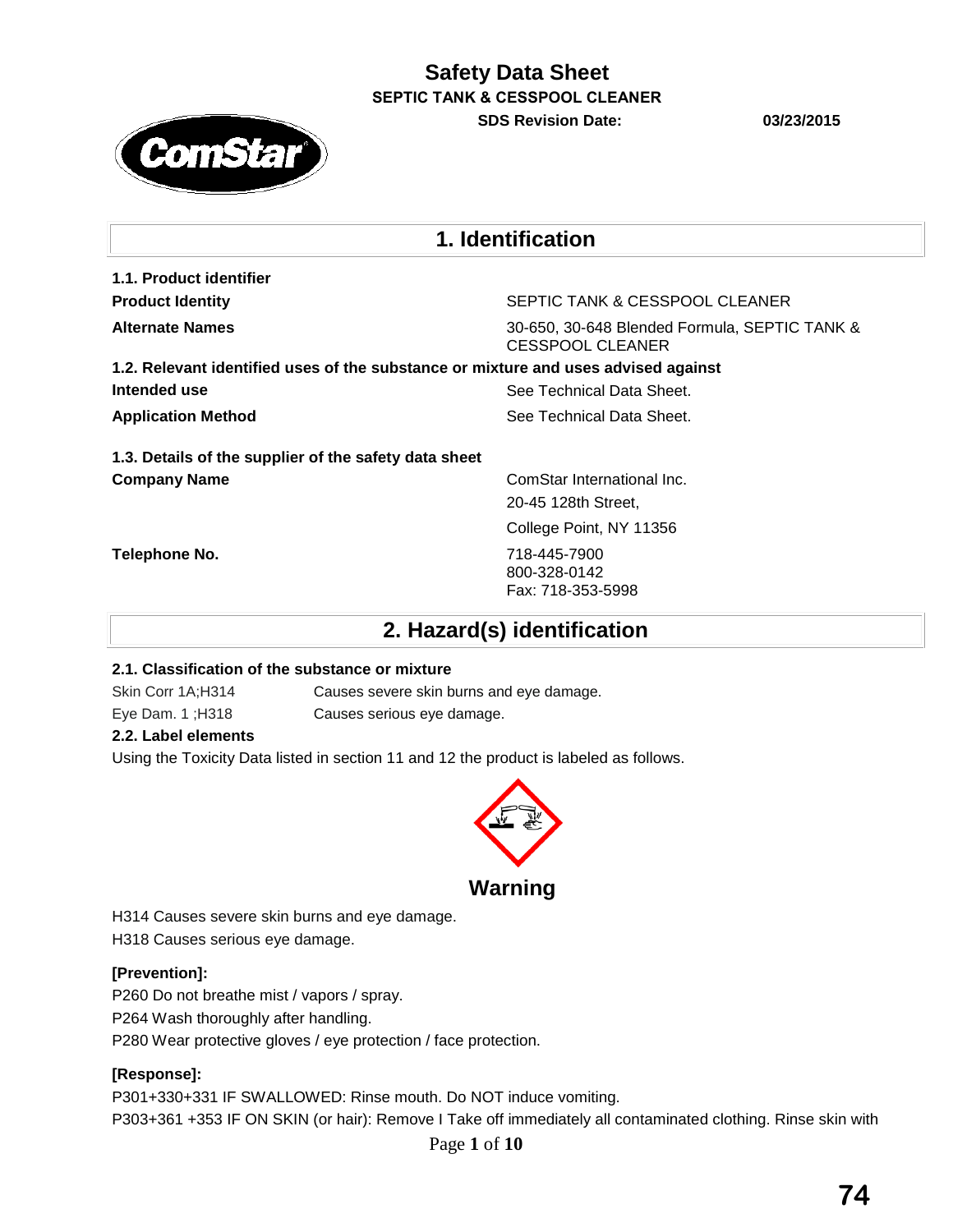**SDS Revision Date: 03/23/2015**



water / shower.

P304+340 IF INHALED: Remove victim to fresh air and keep at rest in a position comfortable for breathing. P305+351 +338 IF IN EYES: Rinse continuously with water for several minutes. Remove contact lenses if present andeasy to do - continue rinsing.

P310 Immediately call a POISON CENTER or doctor / physician.

P363 Wash contaminated clothing before reuse.

### **[Storage]:**

P405 Store locked up.

### **[Disposal]:**

P501 Dispose of contents / container in accordance with local / national regulations.

## **3. Composition/information on ingredients**

This product contains the following substances that present a hazard within the meaning of the relevant State and Federal Hazardous Substances regulations.

| Ingredient/Chemical Designations            | Weight %       | <b>GHS Classification</b>                                     | <b>Notes</b> |
|---------------------------------------------|----------------|---------------------------------------------------------------|--------------|
| <b>ISODIUM HYDROXIDE</b><br>ICAS: 1310-73-2 | -80            | Skin Corr. 1B H314<br>Eye Dam. 1 H318<br>Aquatic Acute 3 H402 | [1][2]       |
| Inert ingredients<br><b>CAS: N/A</b>        | <b>Balance</b> | Not Classified                                                |              |

In accordance with paragraph (i) of §1910.1200, the specific chemical identity and/or exact percentage (concentration) of composition has been withheld as a trade secret.

[1] Substance classified with a health or environmental hazard.

[2] Substance with a workplace exposure limit.

[3] PBT-substance or vPvB-substance.

\*The full texts of the phrases are shown in Section 16.

## **4. First aid measures**

| 4.1. Description of first aid measures |                                                                                                                                                                                                                                                                                                                                    |  |  |  |
|----------------------------------------|------------------------------------------------------------------------------------------------------------------------------------------------------------------------------------------------------------------------------------------------------------------------------------------------------------------------------------|--|--|--|
| General                                | In all cases of doubt, or when symptoms persist, seek medical attention.<br>Never give anything by mouth to an unconscious person.                                                                                                                                                                                                 |  |  |  |
| <b>Inhalation</b>                      | Move victim to fresh air. Give artificial respiration ONLY if breathing has stopped. Give<br>Cardiopulmonary Resuscitation (CPR) if there is no breathing AND no pulse. Obtain<br>medical attention IMMEDIATELY.                                                                                                                   |  |  |  |
| Eyes                                   | Immediately flush eyes with running water for a minimum of 20 minutes. Hold eyelids open<br>during flushing. If irritation persists, repeat flushing. Obtain medical attention<br>IMMEDIATELY. Do not transport victim until the recommended flushing period is<br>completed unless flushing can be continued during transport.    |  |  |  |
| <b>Skin</b>                            | Flush skin with running water for a minimum of 20 minutes. Start flushing while removing<br>contaminated clothing. If irritation persists, repeat flushing. Obtain medical attention<br>IMMEDIATELY. Do not transport victim unless the recommended flushing period is<br>completed or flushing can be continued during transport. |  |  |  |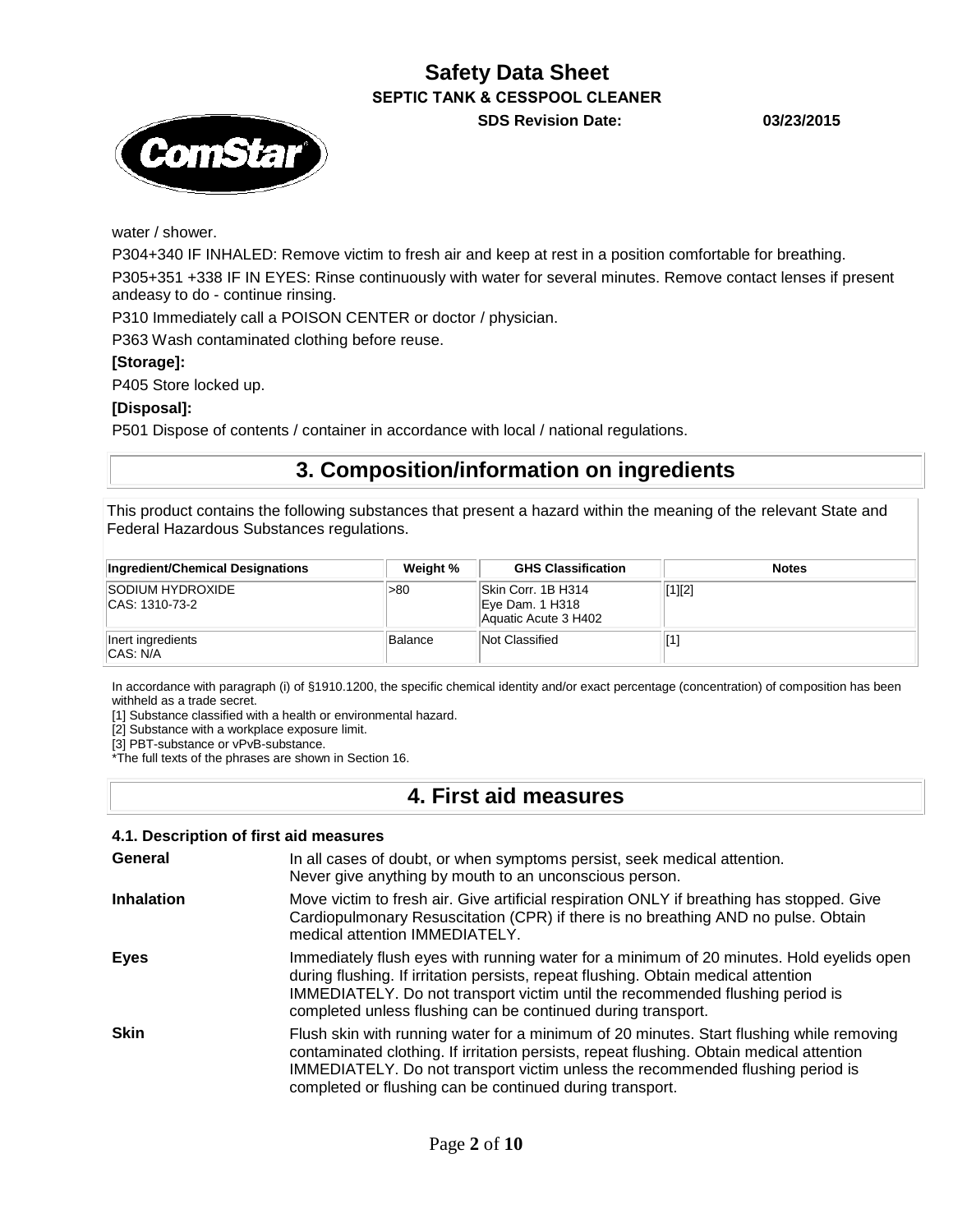**SDS Revision Date: 03/23/2015**

While the patient is being transported to a medical facility, apply compresses of iced water.



If medical treatment must be delayed, immerse the affected area in iced water. If immersion is not practical, compresses of iced water can be applied. Avoid freezing tissues. **Ingestion** If victim is alert and not convulsing, rinse mouth and give % to 1 glass of water to dilute material. If spontaneous vomiting occurs, have victim lean forward with head down to avoid breathing in of vomitus, rinse mouth and administer more water. IMMEDIATELY contact local poison control center. Vomiting may need to be induced but should be directed by a physician or a poison control center. IMMEDIATELY transport victim to an emergency facility. **4.2. Most important symptoms and effects, both acute and delayed Overview <b>IMMEDIATE CONCERNS:** CAUTION: May cause eye or skin burns. Avoid vapor. **POTENTIAL SIDE EFFECTS EYES**: Tissue destruction and permanent eye damage may occur if not treated immediately. **SKIN:** May be corrosive and cause severe burns. **INGESTION**: Corrosive to mucous membranes of the mouth, esophagus, stomach & throat. **INHALATION**: Avoid mist, can be a severe irritant. **ACUTE TOXICITY**: Eye, skin, lung burning may be caused with exposure to mist. Avoid mist. **TARGET ORGAN STATEMENT**: Contains material which may cause damage to gastrointestinal tract and respiratory tract. Note to Physician: All treatments should be based on observed signs and symptoms of distress in the patient. Medical conditions that may be aggravated by exposure include asthma, bronchitis, emphysema and other lung diseases and chronic nose, sinus or throat conditions. Severity of the burn is generally determined by the concentration of the solution and the duration of exposure. In the event of skin or eye contact, immediate and thorough flushing is essential. Continued washing of the effected area with cold or iced water will be helpful in removing the last traces of sulfuric acid. Cream or ointments should not be applied before or during the washing phase of the treatment. See section 2 for further details. **Eyes** Causes serious eye damage. **Inhalation Causes serious eye damage.** 

## **5. Fire-fighting measures**

### **5.1. Extinguishing media**

For small fires, use dry chemical or carbon dioxide. For large fires, flood fire area with water from a distance. Expect violent reaction with water. Do not get solid stream of water on spilled material.

### **5.2. Special hazards arising from the substance or mixture**

Hazardous decomposition:Oxides of sulfur at high temperatures. Hazardous gases may evolve on contact withchemicals such as cyanides, sulfides, and carbides.

Do not breathe mist *I* vapors *I* spray.

#### **5.3. Advice for fire-fighters**

Wear self-contained breathing apparatus and protective clothing.

Page **3** of **10**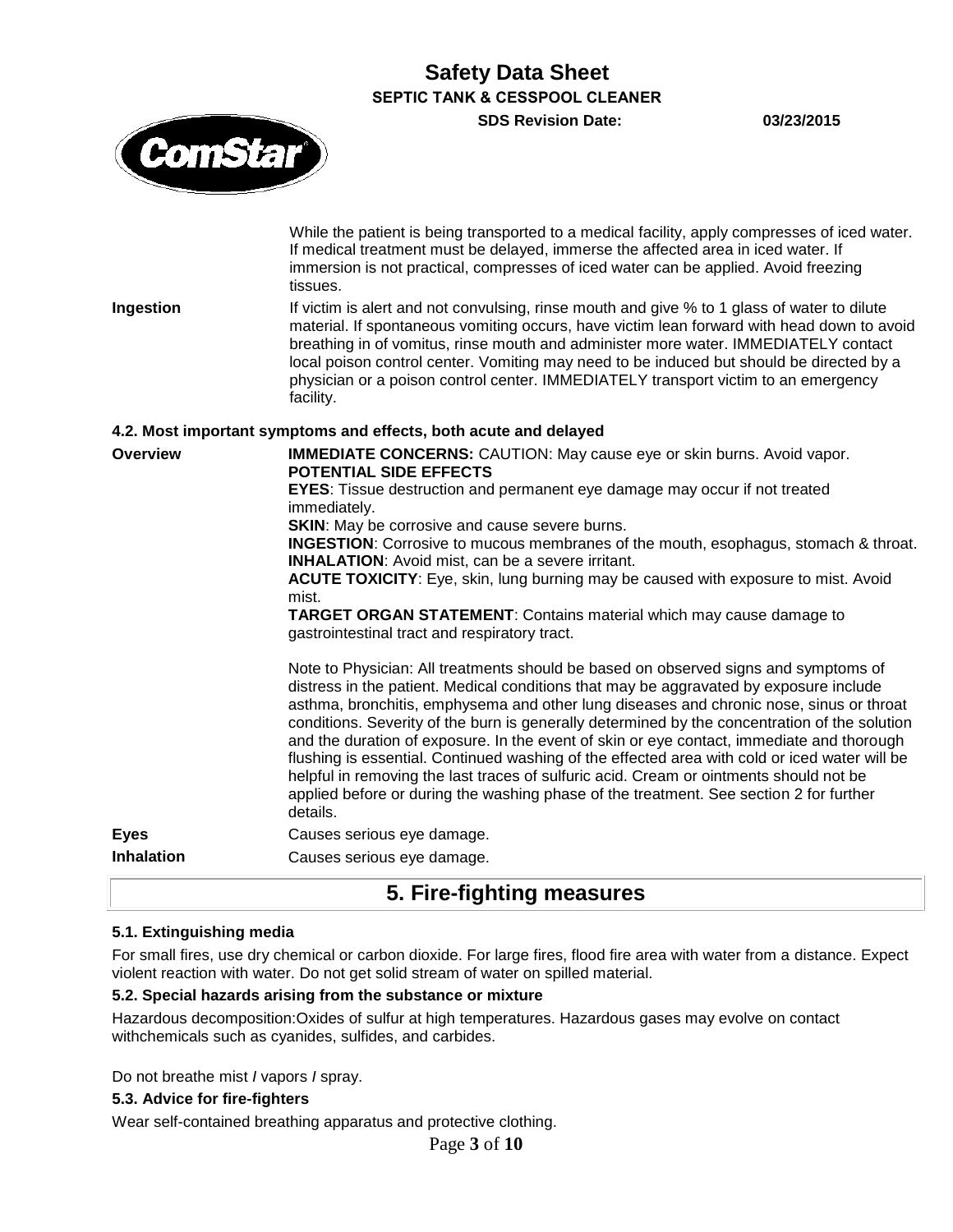

**SDS Revision Date: 03/23/2015**

## **ERG Guide No. ---137**

## **6. Accidental release measures**

### **6.1. Personal precautions, protective equipment and emergency procedures**

Put on appropriate personal protective equipment (see section 8).

#### **6.2. Environmental precautions**

Do not allow spills to enter drains or waterways.

Use good personal hygiene practices. Wash hands before eating, drinking, smoking or using toilet. Promptly remove soiled clothing and wash thoroughly before reuse.

#### **6.3. Methods and material for containment and cleaning up**

Absorb spill with vermiculite or other inert material, then place in a container for chemical waste.

For Large Spills: Flush spill area with water spray. Prevent run-off from entering drains, sewers, or streams, collect run-off.

## **7. Handling and storage**

### **7.1. Precautions for safe handling**

Wear appropriate Personal Protection Equipment. Do not breathe sprays or mists. Do not ingest. Do not get in eyes, on skin or on clothing. Keep ignition sources away from sulfuric acid storage, handling and transportation equipment.

Handling Procedures and Equipment: Carbon steel or stainless steel materials are suitable for use for acid concentrations equal to or greater than 93%. However, the effect of lower concentrations on the materials of construction can be very complex. Contact product supplier for specific recommendations when handling sulfuric acid at strengths less than 77%.

Sulfuric acid will attack some forms of plastics and coatings. Always add acid to water - not water to acid. If kept in upper floors of building, floors should be acid proof with drains to a recovery tank. See section 2 for further details. - [Prevention]:

### **7.2. Conditions for safe storage, including any incompatibilities**

Handle containers carefully to prevent damage and spillage.

Store between -5C and 40C.

Incompatible materials: Acids react with most metals to release hydrogen gas which can form explosive mixtures in air. Water, alkaline solutions, metals, metal powder, carbides, chlorates, fuminates, nitrates, picrates, strong oxidizers, reducers, or combustible organics.

Hazardous gases may evolve on contact with chemicals such as cyanides, sulfides, and carbides. Storage Temperature: Store above freezing point. Elevated temperatures will increase the corrosion rate of most metals.

Storage Requirements: Store packaged acid in a dry, well, ventilated location away from combustibles, oxidizers, bases, or metallic powders. Storage tanks should be protected from water ingress, be well ventilated, and maintained structurally in a safe and reliable condition.

See section 2 for further details. - [Storage]: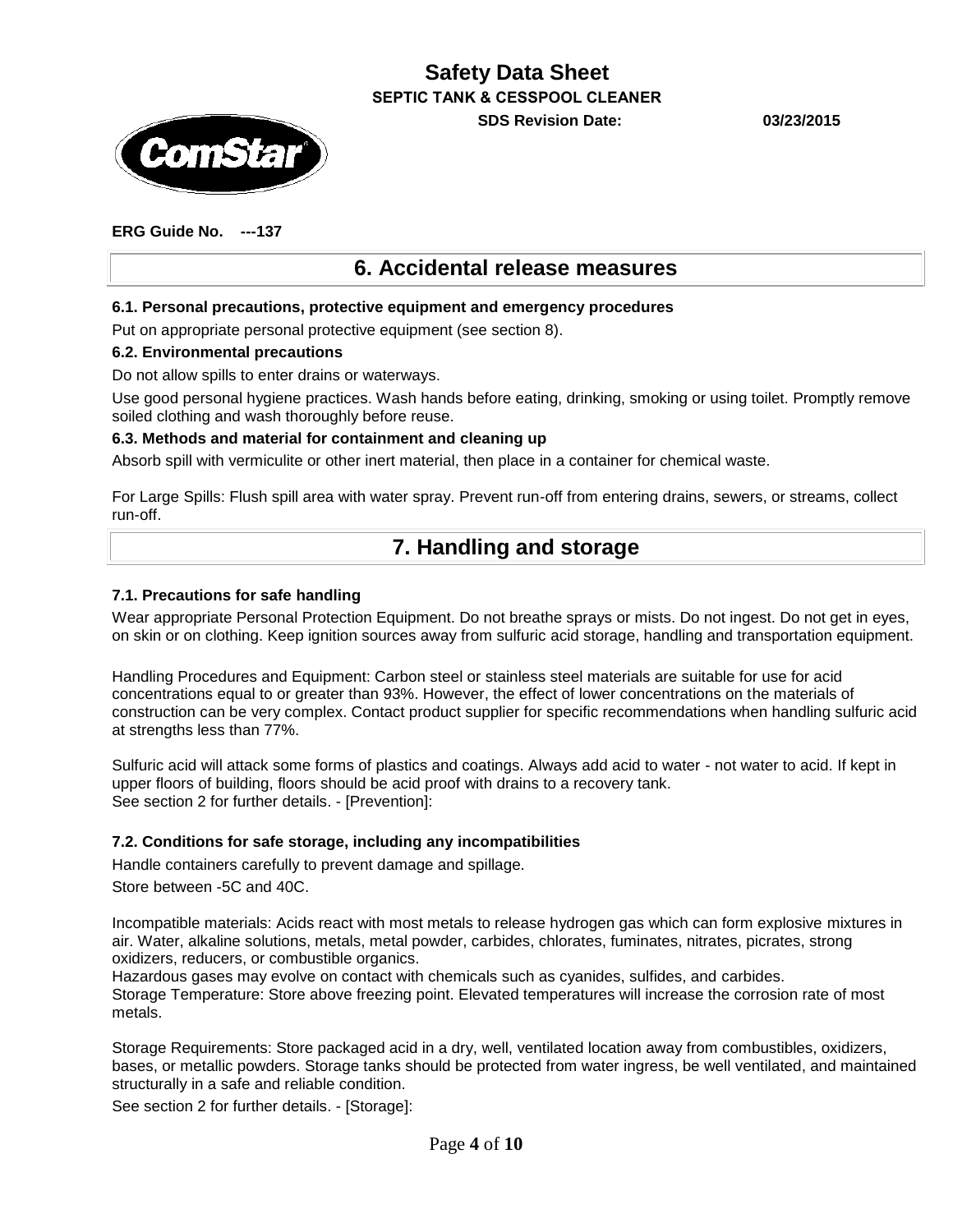## **Safety Data Sheet SEPTIC TANK & CESSPOOL CLEANER SDS Revision Date: 03/23/2015**

### **7.3. Specific end use(s)**

No data available.

# **8. Exposure controls and personal protection**

### **8.1. Control parameters**

#### **Exposure**

| CAS No.   | Ingredient        | <b>Source</b> | Value                |
|-----------|-------------------|---------------|----------------------|
| 1310-73-2 | SODIUM HYDROXIDE  | <b>OSHA</b>   | $2 \text{ mg/m}^3$   |
|           |                   | <b>ACGIH</b>  | $2 \text{ mg/m}^3$   |
|           |                   | <b>NIOSH</b>  | No Established Limit |
|           |                   | Supplier      | No Established Limit |
| N/A       | Inert ingredients | <b>OSHA</b>   | No Established Limit |
|           |                   | <b>ACGIH</b>  | No Established Limit |
|           |                   | <b>NIOSH</b>  | No Established Limit |
|           |                   | Supplier      | No Established Limit |

#### **Carcinogen Data**

| CAS No.   | Ingredient        | <b>Source</b> | Value                                                              |
|-----------|-------------------|---------------|--------------------------------------------------------------------|
| 1310-73-2 | SODIUM HYDROXIDE  | <b>OSHA</b>   | Select Carcinogen: No                                              |
|           |                   | <b>NTP</b>    | Known: No: Suspected: No                                           |
|           |                   | <b>IARC</b>   | Group 1: No: Group 2a: No: Group 2b: No: Group 3: No: Group 4: No: |
|           |                   | <b>OSHA</b>   | Select Carcinogen: No                                              |
| N/A       | Inert ingredients | <b>NTP</b>    | Known: No: Suspected: No                                           |
|           |                   | <b>IARC</b>   | Group 1: No: Group 2a: No: Group 2b: No: Group 3: No: Group 4: No: |

### **8.2. Exposure controls**

| <b>Respiratory</b>          | A NIOSH/MSHA approved air-purifying respirator equipped with acid gas/fume, dust, and<br>mist cartridges for concentrations up to 10 mg 1m3.An air-supplied respirator if<br>concentrations are higher or unknown.                                                                                                                                                                                                                         |
|-----------------------------|--------------------------------------------------------------------------------------------------------------------------------------------------------------------------------------------------------------------------------------------------------------------------------------------------------------------------------------------------------------------------------------------------------------------------------------------|
| <b>Eyes</b>                 | Tight-fitting chemical goggles and face shield.                                                                                                                                                                                                                                                                                                                                                                                            |
| <b>Skin</b>                 | Impervious (Le., neoprene, PVC) gloves, coveralls, boots and/or other acid resistant<br>protective clothing.                                                                                                                                                                                                                                                                                                                               |
| <b>Engineering Controls</b> | Local exhaust ventilation required.                                                                                                                                                                                                                                                                                                                                                                                                        |
| <b>Other Work Practices</b> | Where there is a danger of spilling or splashing, acid resistant aprons or suits should be<br>worn. Trouser legs should be worn outside (not tucked in) rubber boots. Safety showers<br>and eyewash fountains should be installed in storage and handling areas. Use good<br>personal hygiene practices. Wash hands before eating, drinking, smoking or using toilet.<br>Promptly remove soiled clothing and wash thoroughly before reuse. |

See section 2 for further details. - [Prevention]: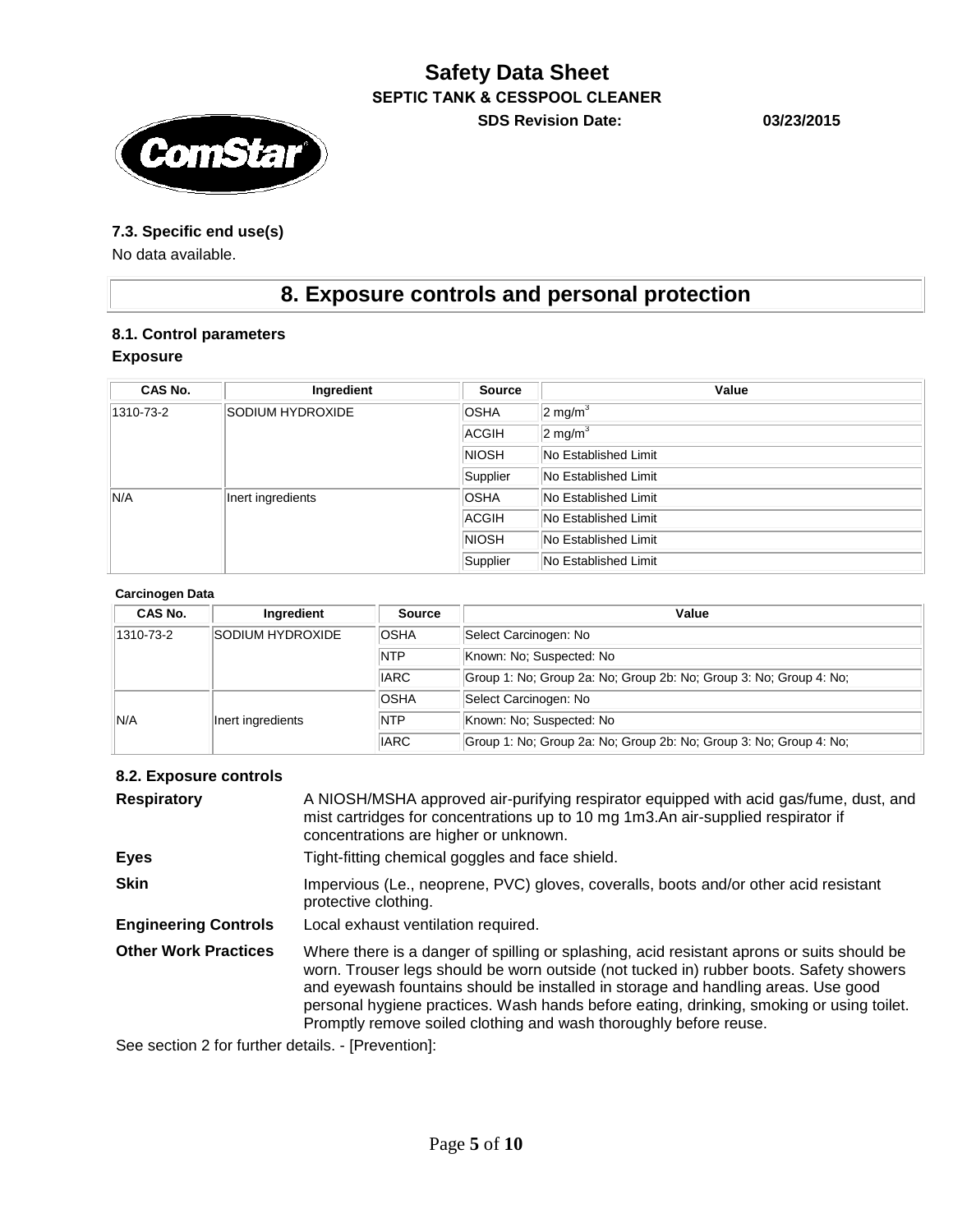**SDS Revision Date: 03/23/2015**

**ComStar** 

# **9. Physical and chemical properties**

| Appearance                                      | <b>Flakes</b>                                                                     |
|-------------------------------------------------|-----------------------------------------------------------------------------------|
| Odor                                            | Sharp                                                                             |
| <b>Odor threshold</b>                           | Not Measured                                                                      |
| pH                                              | Not Measured                                                                      |
| Melting point / freezing point                  | 77.67%: -11.2° C (+11.6° F); 93.19%: -29.5° C (-21.1° F);<br>98%: -1.1° C (30° F) |
| Initial boiling point and boiling range         | 77.67%: 193° C (380° F); 93.19%: 276° C (529° F); 98%:<br>330° C (626° F)         |
| <b>Flash Point</b>                              | None                                                                              |
| Evaporation rate (Ether = 1)                    | Not Measured                                                                      |
| Flammability (solid, gas)                       | Not Applicable                                                                    |
| Upper/lower flammability or explosive limits    | Lower Explosive Limit: 135C(275F): NA                                             |
|                                                 | Upper Explosive Limit: 199C(390F): NA                                             |
| Vapor pressure (Pa)                             | 77.67%: 1.2 mmhg; 93.19%: 0.0016 mmhg; 98%: 0.002<br>mmhg (at 40 C/102 F)         |
|                                                 |                                                                                   |
| <b>Vapor Density</b>                            | 3.4, sulfuric acid component (Air = $1$ )                                         |
| <b>Specific Gravity</b>                         | 77.67%: 1.7059; 93.19%: 1.8354; 98%: 1.8437 (at 15<br>C/60 F                      |
| <b>Solubility in Water</b>                      | Insoluble                                                                         |
| Partition coefficient n-octanol/water (Log Kow) | Not Measured                                                                      |
| <b>Auto-ignition temperature</b>                | (ASTM D 2155): Not combustible                                                    |
| <b>Decomposition temperature</b>                | Not Measured                                                                      |
| <b>Viscosity (cSt)</b>                          | Not Measured                                                                      |
| Volatiles (% by weight)                         | <b>NA</b>                                                                         |
| <b>Octanol/Water Partition Coefficient</b>      | <b>NA</b>                                                                         |

No other relevant information.

## **10. Stability and reactivity**

## **10.1. Reactivity** Hazardous Polymerization will not occur. **10.2. Chemical stability** Stable under normal circumstances. **10.3. Possibility of hazardous reactions** Reacts with some bases. **10.4. Conditions to avoid** Keep away from extreme heat and extreme cold.

**10.5. Incompatible materials**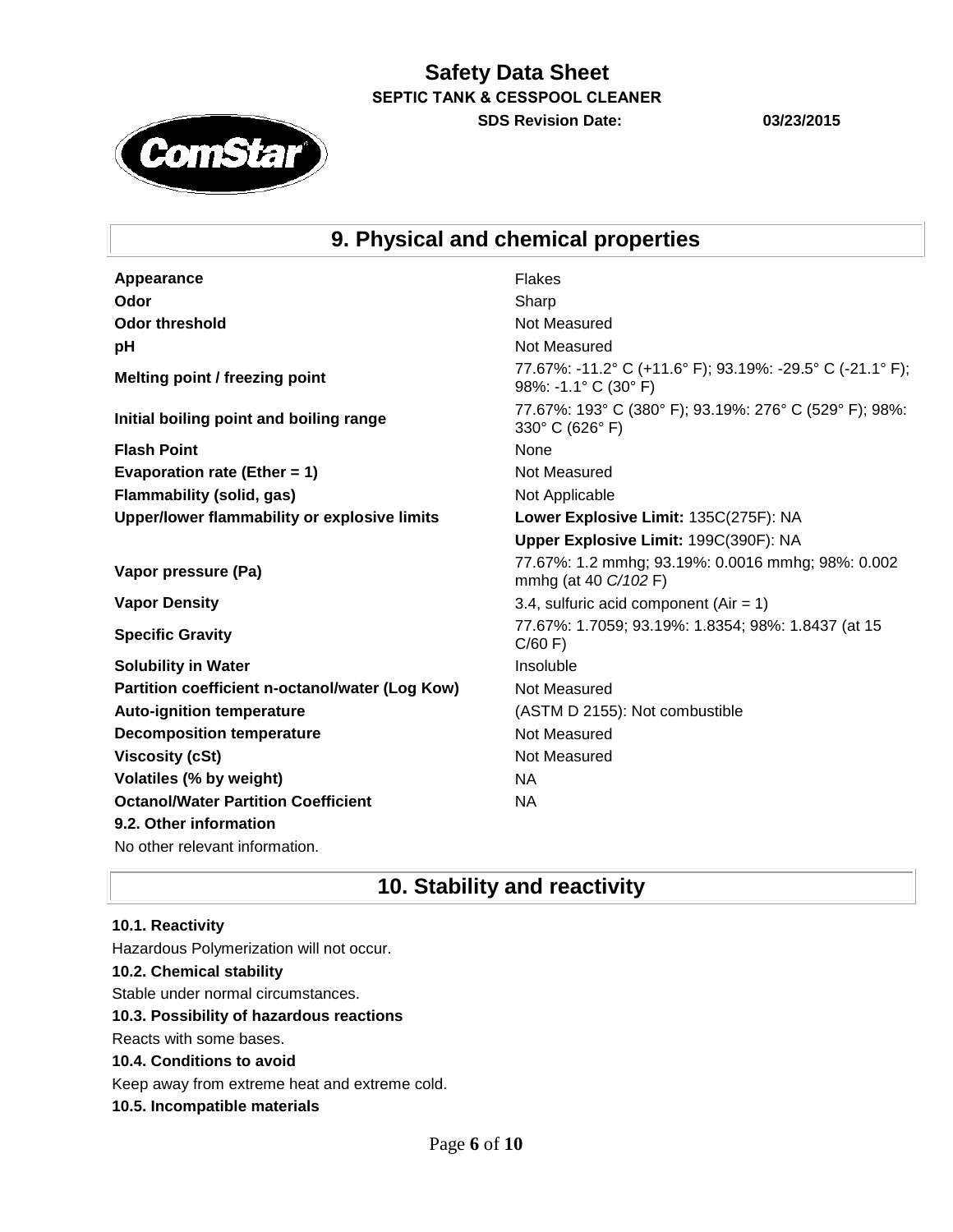**SDS Revision Date: 03/23/2015**



Acids react with most metals to release hydrogen gas which can form explosive mixtures in air. Water, alkaline solutions, metals, metal powder, carbides, chlorates, fuminates, nitrates, picrates, strong oxidizers, reducers, or combustible organics.

Hazardous gases may evolve on contact with chemicals such as cyanides, sulfides, and carbides.

### **10.6. Hazardous decomposition products**

Oxides of sulfur at high temperatures. Hazardous gases may evolve on contact with chemicals such as cyanides, sulfides, and carbides.

## **11. Toxicological information**

**Acute toxicity**

| Ingredient                  | Oral LD50,<br>mg/kg | <b>Skin</b><br>LD50,mg/kg | Inhalation<br>Vapor LC50,<br>mg/L/4hr | InhalationDust/<br>Mist LC50.<br>mg/L/4hr | <b>InhalationGas</b><br>$LC50$ , ppm |
|-----------------------------|---------------------|---------------------------|---------------------------------------|-------------------------------------------|--------------------------------------|
| SODIUM HYDROXIDE(1310-73-2) | No data             | 1350 mg/kg                | No data                               | No data                                   | No data                              |
|                             | available           | Rabbit:                   | available                             | available                                 | available                            |
| Inert ingredients(N/A)      | No data             | No data                   | No data                               | No data                                   | No data                              |
|                             | available           | available                 | available                             | available                                 | available                            |

Note: When no route specific LD50 data is available for an acute toxin, the converted acute toxicity point estimate was used in the calculation of the product's ATE (Acute Toxicity Estimate).

| <b>Classification</b>         | Category | <b>Hazard Description</b>               |
|-------------------------------|----------|-----------------------------------------|
| Acute toxicity (oral)         |          | Not Applicable                          |
| Acute toxicity (dermal)       |          | Not Applicable                          |
| Acute toxicity (inhalation)   |          | Not Applicable                          |
| Skin corrosion/irritation     | 1A       | Causes severe skin bums and eye damage. |
| Serious eye damage/irritation | 1        | Causes serious eye damage.              |
| Respiratory sensitization     |          | Not Applicable                          |
| Skin sensitization            |          | Not Applicable                          |
| Germ cell mutagenicity        |          | Not Applicable                          |
| Carcinogenicity               |          | Not Applicable                          |
| Reproductive toxicity         |          | Not Applicable                          |
| STOT-single exposure          |          | Not Applicable                          |
| STOT-repeated exposure        |          | Not Applicable                          |
| Aspiration hazard             |          | Not Applicable                          |

# **12. Ecological information**

### **12.1. Toxicity**

The preparation has been assessed following the conventional method of the Dangerous Preparations Directive 1999/45/EC and GHS and is not classified as dangerous for the environment, but contains substance(s) dangerous for the environment. See section 3 for details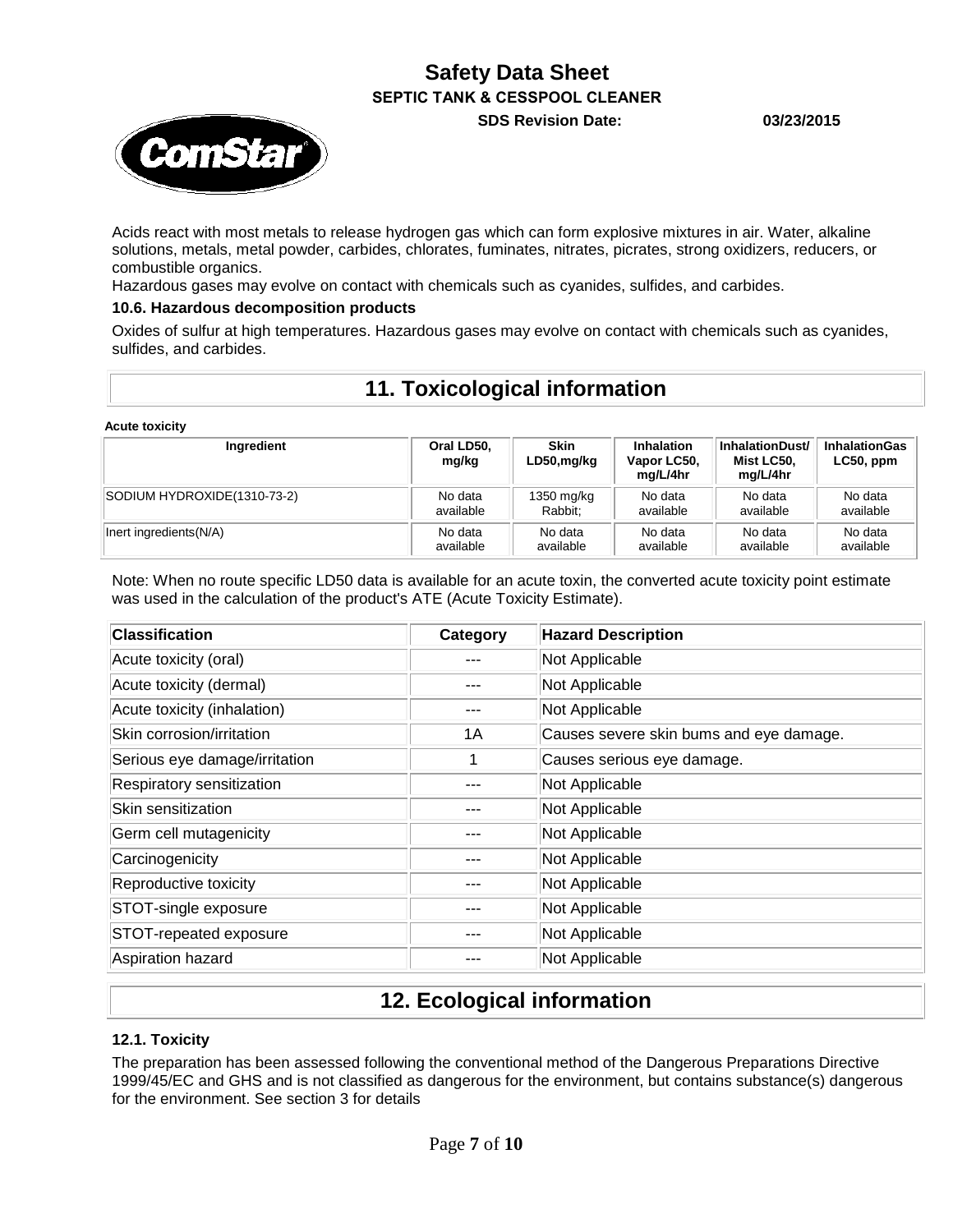

**Safety Data Sheet SEPTIC TANK & CESSPOOL CLEANER SDS Revision Date: 03/23/2015**

### **Aquatic Ecotoxicity**

| Ingredient                  | 96 hr LC50 fish, mq/l | $ 48$ hr EC50 crustacea, mg/l | ErC50 algae, mg/l |
|-----------------------------|-----------------------|-------------------------------|-------------------|
| SODIUM HYDROXIDE(1310-73-2) | 45.4 mg/l             | 40.4 ma/l                     | Not Available     |
| Inert ingredients(N/A)      | Not Available         | Not Available                 | Not Available     |

#### **12.2. Persistence and degradability**

There is no data available on the preparation itself.

#### **12.3. Bioaccumulative potential**

Not Measured

**12.4. Mobility in soil**

No data available.

#### **12.5. Results of PBT and vPvB assessment**

This product contains no PBT/vPvB chemicals.

#### **12.6. Other adverse effects**

No data available.

# **13. Disposal considerations**

#### **13.1. Waste treatment methods**

Observe all federal, state and local regulations when disposing of this substance.

## **14. Transport information**

|                                     | <b>DOT (Domestic Surface)</b><br><b>Transportation)</b>            | IMO / IMDG (Ocean<br><b>Transportation)</b>       | <b>ICAO/IATA</b>                                  |  |  |
|-------------------------------------|--------------------------------------------------------------------|---------------------------------------------------|---------------------------------------------------|--|--|
| 14.1. UN number                     | <b>UN 1823</b>                                                     | <b>UN 1823</b>                                    | <b>UN 1823</b>                                    |  |  |
| 14.2. UN proper<br>shipping name    | UN 1823, Sodium Hydroxide, dry<br>solid, Corrosive Material, 8, II | Sodium Hydroxide, dry solid<br>Corrosive Material | Sodium Hydroxide, dry<br>solid Corrosive Material |  |  |
| 14.3. Transport<br>hazard class(es) | <b>DOT Hazard Class:8</b>                                          | IMDG:8<br><b>Sub Class: Not Applicable</b>        | Air Class:8                                       |  |  |
| 14.4. Packing<br>group              | $\mathsf{I}$                                                       | Ш                                                 | Ш                                                 |  |  |
| 14.5. Environmental hazards         |                                                                    |                                                   |                                                   |  |  |
| <b>IMDG</b>                         | Marine Pollutant: No                                               |                                                   |                                                   |  |  |
| 14.6. Special precautions for user  |                                                                    |                                                   |                                                   |  |  |

No further information

## **15. Regulatory information**

**Regulatory Overview** The regulatory data in Section 15 is not intended to be all-inclusive, only selected regulations are represented.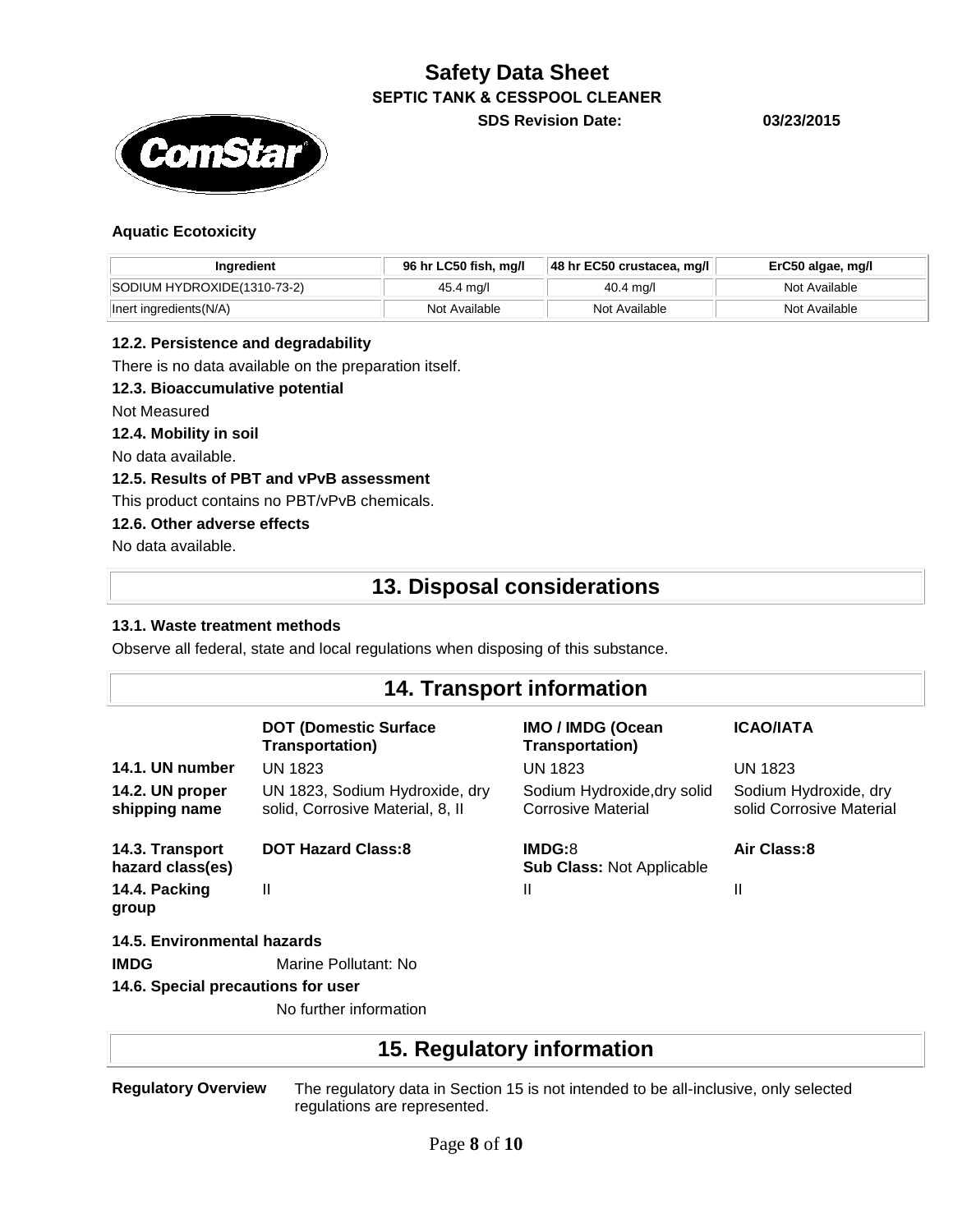**SDS Revision Date: 03/23/2015**



**Toxic Substance** 

**Control Act ( TSCA)** All components of this material are either listed or exempt from listing on the TSCA Inventory. **WHMIS Classification** D2B E

**US EPA Tier II Hazards Fire:** No

**Sudden Release of Pressure:** No

**Reactive:** Yes

**Immediate (Acute):** Yes

**Delayed (Chronic):** No

**EPCRA 311/312 Chemicals and RQs: (lbs)**

To the best of our knowledge, there are no chemicals at levels which require reporting under this statute. **EPCRA 302 Extremely Hazardous:**

To the best of our knowledge, there are no chemicals at levels which require reporting under this statute.

### **EPCRA 313 Extremely Hazardous:**

SODIUM HYDROXIDE

**Proposition 65 - Carcinogens (>0.0%):**

To the best of our knowledge, there are no chemicals at levels which require reporting under this statute.

**Proposition 65 - Developmental Toxins (>0.0%):**To the best of our knowledge, there are no chemicals at levels which require reporting under this statute.

**Proposition 65 - Female Repro Toxins (>0.0%):**To the best of our knowledge, there are no chemicals at levels which require reporting under this statute.

**Proposition 65 - Male Repro Toxins (>0.0%):**

To the best of our knowledge, there are no chemicals at levels which require reporting under this statute.

**New Jersey RTK Substances (>1%):**

SODIUM HYDROXIDE

### **Pennsylvania RTK Substances (>1%):**

SODIUM HYDROXIDE